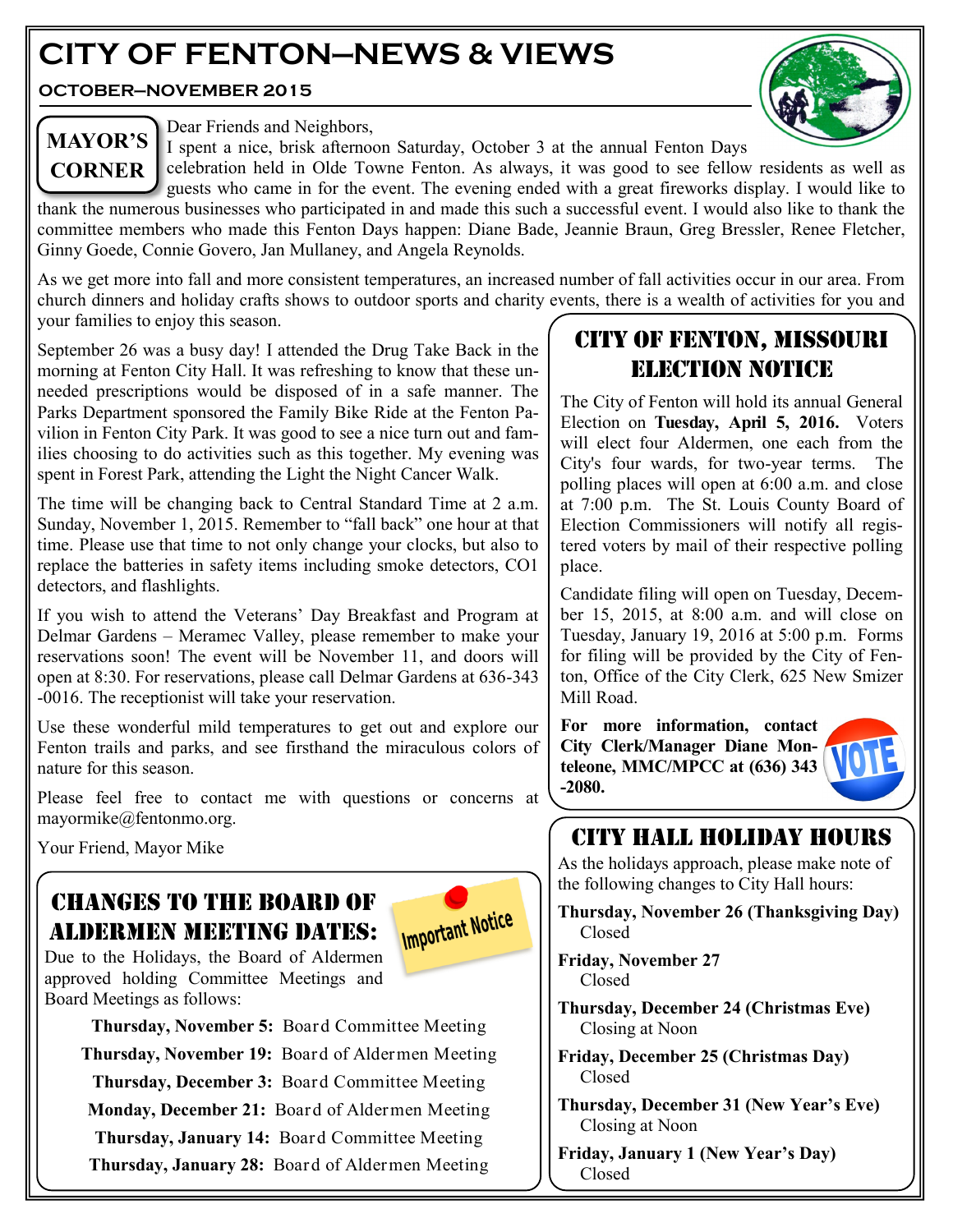#### October—November 2015

#### **PLANNING & ZONING COMMISSION PUBLIC HEARING NOTICE**

On **Wednesday, November 4, 2015**, the Planning & Zoning Commission will hold a Public Hearing at 7:00 p.m. during their regularly scheduled meeting at City Hall to consider the following:

#### **OLD BUSINESS:**

- $\checkmark$  A Petition by BC Construction, on behalf of Thirty & 141, LP, for Site Plan Review of a proposed private commercial driveway and graded site pad at 199 Gravois Bluffs Plaza Drive and 198 Gravois Bluffs Circle, located in the City of Fenton, St. Louis County; and on a parcel as identified as 02-2.0- 03.0-1-002-001 located in Unincorporated Jefferson County. The parcels located within the City of Fenton, St. Louis County, which are the only parcels subject to this review, are zoned "C-1" Commercial Zone District.
- A Petition by KP Development, LLC, for review of a Preliminary Plat for proposed Fenton Logistics Park Plat Three, creating Lots D, E, F and G and containing 23.061 acres. The property is addressed as 1050 Dodge Drive and is zoned "PID" Planned Industrial Development.
- A Petition by KP Development, LLC, for Site Plan Review of a new office building on proposed Lot F of Fenton Logistics Park Plat Three. The parcel is addressed as 1050 Dodge Drive and zoned "PID" Planned Industrial Development District.

#### **NEW BUSINESS:**

 $\checkmark$  A Petition by UniGroup, Inc., for Site Plan Review of a new 1,200 square foot storage structure at 1 Premier Drive. The parcel is zoned "BP-2" Business Park – General Office Centers, Warehousing District.

- A Petition by Luby Shoring Services, LLC., for a Special Use Permit to have a temporary modular/prefabricated structure for a temporary office facility at 2300 Cassens Drive. The property is zoned "IP-1" Industrial Park – Light, Medium, Industry, Distribution, Assembly Warehouse District.
- $\checkmark$  Consideration of a Resolution of Intent to amend Section 470.070 of the Zoning Code regarding Site Plan Requirements and Review. (This Resolution of Intent was put aside by the Planning and Zoning Commission during the January 6, 2015 meeting.)
- $\checkmark$  Consideration of amendments to Section 470.070 of the Zoning Code regarding Site Plan Requirements and Review.
- Consideration of a Resolution of Intent to amend Addendum "A" Fee Schedules of the City Zoning Code.
- Consideration of amendments to Addendum "A" Fee Schedules of the Zoning Code.

For more information, please call Community Development at (636) 349- 8110.

#### **NEW BUSINESS CORNER**

The following businesses have applied for an Occupancy Permit and are planning on calling Fenton "home":



**Mel Bay Publications, Inc. —** 1732-1734 Gilsinn Lane *(administrative office for music publisher)*

**TRP (a d/b/a of the Larson Group) —** 108 Matrix Commons Drive *(retail sales of truck parts)*



## FALL LEAF PICKUP PROGRAM

The City's Fall Leaf Pickup Program begins the week of October 26 and will run through the week of December 14. Leaf pick ups will start at 7:00 a.m. on Mondays and should take 2

to 5 days depending on the amount of leaves being removed. PLEASE DO NOT RAKE LEAVES INTO THE STREET. Leaves should be raked to the back of curbs to avoid washing into the storm sewer system. Leaf piles containing debris or items other than leaves including, but not limited to animal waste, lawn clippings, trash, tree limbs, etc. will NOT be picked up. If the unacceptable items are removed, the leaf pile will be picked up the following week. If you have questions, please contact Public Works at (636) 349-8155.

#### **GOT STREET LIGHTS?**

Now that winter is almost here, and the evenings are darker, it is a good time to check the street light in front of your house. If it is not working, please get the number off of the pole and contact Public Works at (636) 349-8155. If you give us the pole number and the street address, staff will then contact AmerenMissouri to have the light repaired.

**"A" Sales Tax Summary "B" (Pool) Sales Tax Summary Combined Sales Tax Summary Generated Redistributed Generated Redistributed Generated Redistributed** \$637,616 \$333,783 (52.3%) \$315,971 \$309,329 (97.9%) \$953,587 \$643,111 (67.4%) The total amount of sales tax redistributed to St. Louis County for 2015 this far is \$3,078,479 (63.9%). **SALES TAX REDISTRIBUTIONS TO ST. LOUIS COUNTY FOR SEPTEMBER 2015**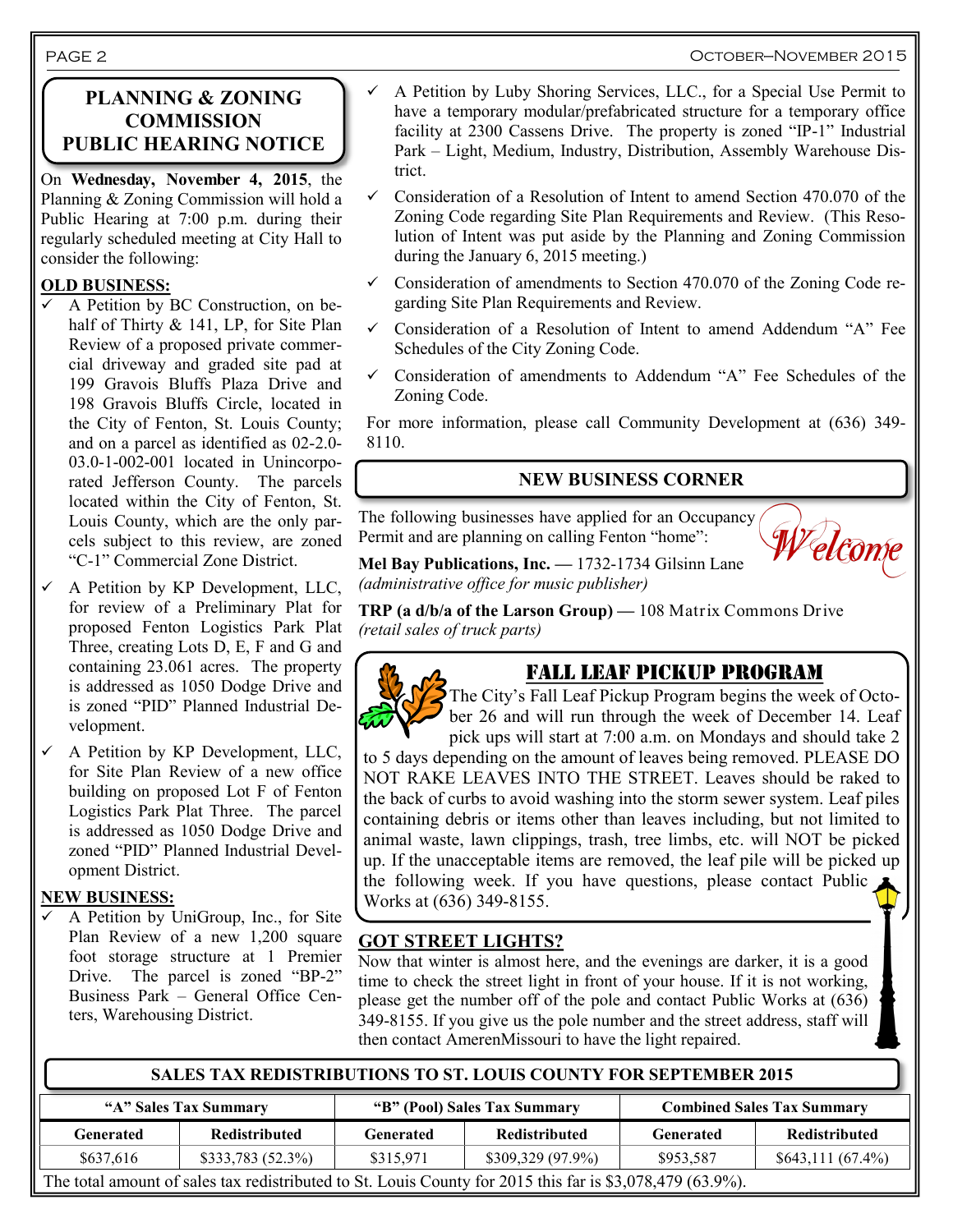# **ST. LOUIS COUNTY POLICE**

#### **BLACK FRIDAY**

Thanksgiving brings us thoughts of getting full of turkey and watching football. But for many, Thanksgiving brings the thought of the day after—BLACK FRI-



DAY! Most Fenton residents know that this day transforms the peaceful Gravois Bluffs shopping area into a commuting nightmare. To ease your shopping experience, try using the alternate entrances and exits.

As you browse through the electronics department of your favorite store, shopping for a new iPod or laptop, criminals are browsing through the parking lot shopping for the same items or holiday shopping bags that you left in your car. Criminals are watching for items in plain view on the front or back seat of your car, or tucked away in your center console. Keep items out of sight. The trunk is an ideal location to keep valuables. Criminals also love unlocked doors. This makes stealing your Christmas gifts and electronic devices so much more convenient. They need to be quick and discreet. Most of the time, if your door is locked they move on to the next car. They will find an unlocked door.

#### **Neighborhood Policing Officer Aaron Dilks Precinct Phone (636) 349-8120, ext. 1123**

## **RIVERCHASE HOLIDAY HOURS**

During the upcoming Holiday Season, River-Chase will maintain normal hours except for the following days:

> **October 31—Halloween** 8:00 a.m.—5:30 p.m.

**November 26—Thanksgiving** CLOSED

**November 27—Day After Thanksgiving** 8:00 a.m.—9:00 p.m.

> **December 24—Christmas Eve** 5:30 a.m.—Noon

> **December 25—Christmas Day** CLOSED

> **December 31—New Years Eve** 5:30 a.m.—Noon

**January 1—New Years Day** Noon—5:00 p.m.

#### **PARKS & RECREATION**

## **FENTON PRECINCT** UPCOMING PROGRAM OFFERINGS

For detailed information, including program fees and registration requirements, please call RiverChase of Fenton at **(636) 343-0067** or visit our website at **www.fentonmo.org**.

#### **SENIOR (55+) LUNCH AND BINGO**

Join us for an hour of bingo and then lunch on Wednesday, November 11, at 10:30 a.m. We will be having turkey with all the fixings! Fee: \$6.50/ person; registration required by the Sunday prior.

#### **SILVER SNEAKERS CLASSIC**

Have fun and move to the music through a variety of exercises designed to increase muscular strength, range of movement and activities for daily living. This class is for people that have a SilverSneaker card. Tuesday and Thursdays from  $10:30 - 11:30$  a.m.

#### **GROUP CYCLING**

New classes start October 27. Call RiverChase for more information.

#### **HOT MAMAS IN TRAINING STROLLER FIT CAMP**

For more information on this one hour boot camp style class, contact River-Chase.

#### **COED VOLLEYBALL (ADULT)**

This recreational league continues! Session II starts week of December 14. Call RiverChase for more information and fees.

#### **DROP IN PICKLEBALL (ADULT)**

This fast-paced, indoor sport will continue through May 1. Information on open play times and fees can be found by calling RiverChase.

#### **BASKETBALL**

Fall equals HOOPS Season! RiverChase will be offering several options for youth basketball. We will be offering a Youth Basketball League, a Jump Start program (ages 3 to 5) and Beginner's Basketball (ages 6 to 10). Contact RiverChase for all the details!

## Riverchase Holiday programs

**Information on these events can be found by calling RiverChase at (636) 343-0067 or by visiting www.fentonmo.org.**

**SUPPER WITH SANTA** December 4, 6:00 – 7:30 p.m. Pizza, photos and FUN! Registration is required by De- $\epsilon$ cember 1. Cost is \$5.00 per person (kids 1 and under are free.)



#### **HOLI-DAY CAMP**

Week 1 – December 21, 22, 23 and Week 2 – December 28, 29, 30. Campers will participate in all things holiday with crafts, games, activities plus indoor swimming! Call for details and prices.

#### **HOLIDAY CRAFT FAIR**

Mark your calendars for TWO Holiday Craft Fairs at RiverChase! November 21 and December 19 from 9:00 a.m. to 4:00 p.m. Attendance to both Craft Fairs is free to the public. Interested in becoming a vendor? Reserve a 6' x 3' table today for only \$25 (Residents/Members) or \$30 (Non-Members). Call (636) 343-0067 for more information and to reserve your table today. Applications can be downloaded from our website.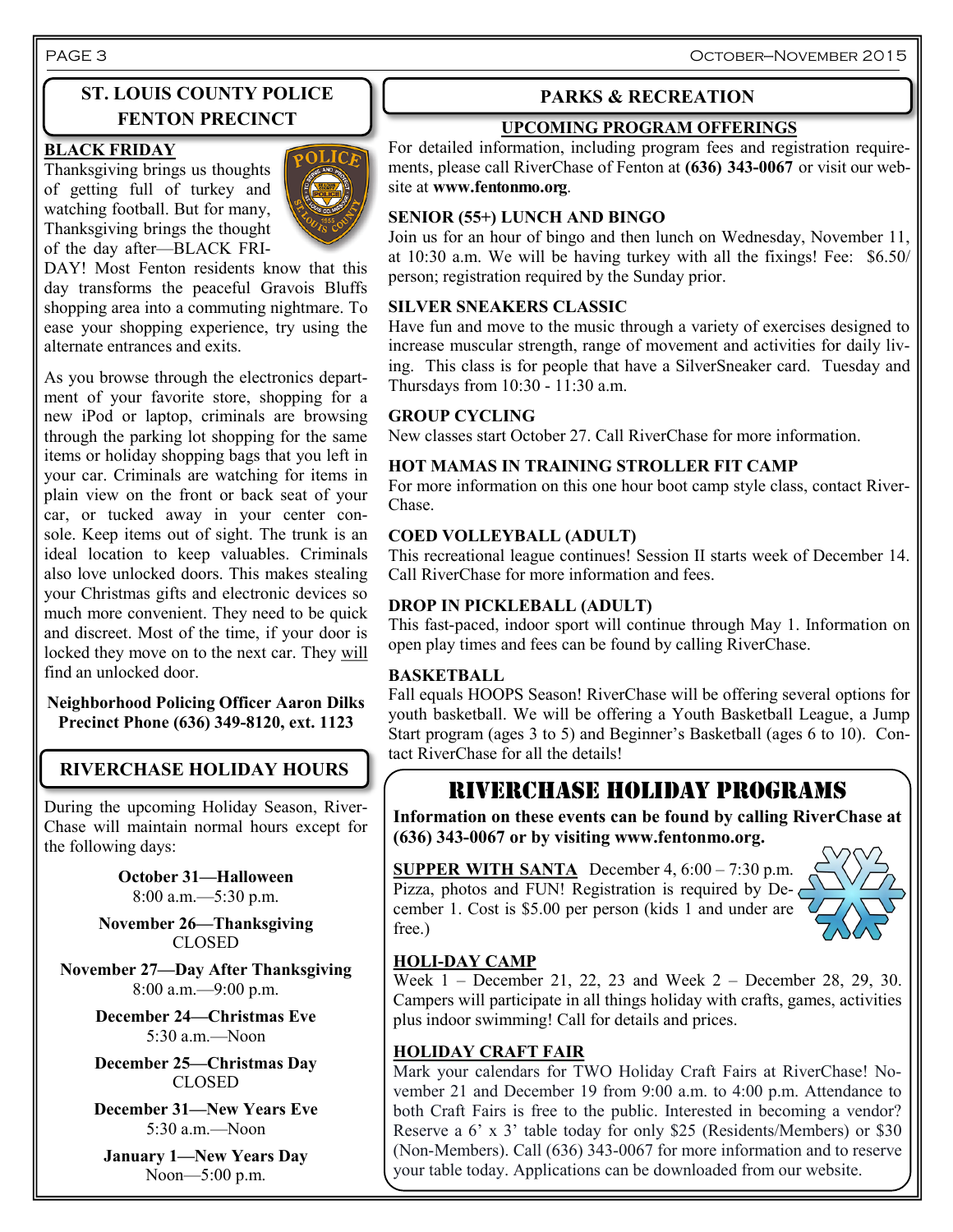#### PAGE 4 OCTOBER-NOVEMBER 2015

#### **DECISIONS FROM THE SEPTEMBER 24 AND OCTOBER 1, 2015 BOARD OF ALDERMEN MEETINGS**

#### *DECISIONS*

- Presented Plaque to Robert Ebert in appreciation of his 30 years serving on the City's Board of Adjustment.
- $\checkmark$  Approved, with conditions, the site plan dated September 9, 2015 submitted by Diversified Restaurant Holdings, Inc. d/b/a Buffalo Wild Wings addressed as 150 Gravois Bluffs Circle for an enclosed patio addition.
- $\checkmark$  Approved, with conditions, the site plan dated August 10, 2015 submitted by Sam Vainalis of Dino's Logistics addressed as 1619 Headland Drive for a proposed exterior building remodel.
- Approved holding the Board of Aldermen Committee Meetings and Board of Aldermen Meetings as listed on page 1 of this newsletter due to the Holidays.
- $\checkmark$  Approved adding \$29,541.40 to the 2015 Street Slab and Sidewalk Replacement Program which will equal the budgeted amount of \$400,000.00 and to authorize Matt Budd to direct in writing Holloran Contracting to complete \$29,541.40 of Street Slab and Sidewalk Replacement pursuant to and under the terms of the Contract with Holloran Contracting for Street Replacement dated April 23, 2015.
- $\checkmark$  Approved closing the City of Fenton Court the week of October 19 through October 23 to allow the employees to attend IMDSPLUS Training.
- Approved holding the Annual Appreciation Dinner the first Sunday in December 2016.
- $\checkmark$  Approved the City's participation in the Fenton Area Chamber of Commerce 2015—2016 Community Guide in the amount of \$1,500.00 to promote RiverChase and the City, as specified in the August 25, 2015 letter from the Fenton Area Chamber of Commerce, and to authorize the City Clerk/Manager to take any action necessary to participate in said Guide.
- $\checkmark$  Approved MSD request dated September 14, 2015 from Shannon & Wilson, Inc. for entry on 80 Opps Lane under the terms and conditions stated in the letter.
- $\checkmark$  Approved a Liquor License for Plan "B" Barbeque, 544 Gravois Road.

#### *ORDINANCES*

- **#3542** Ord. approving a Special Use Permit for Pioneer Restaurants, LLC  $d/b/a$  Hardee's to operate an existing drive-through facility at 545 Main Street.
- **#3543** Ord. approving a Special Use Permit for St. Luke's Episcopal -Presbyterian Hospitals to operate an urgent care and medical office at 774 Gravois Bluffs Blvd., Suite A—H.
- **#3544** Ord. approving a Special Use Permit for American Dental Partners of Missouri, LLC to operate a dental and oral health care facility at 750 Gravois Bluffs Blvd., Suite C.
- **#3545** Ord. approving a Final Plat for proposed Fenton Logistics Park Plat One to create lots "A" and "B" containing 49.359+/- acres.
- **#3546** Ord. authorizing and ordering Missouri-American Water Company to install fire hydrants in the Subdivision known as Fenton Logistics Park, Plat One.
- **#3547** Ord. calling for a General Election to be held April 5, 2016 in the City of Fenton with candidate filing to open December 15, 2015.
- **#3548** Ord. repealing previous versions of the City's Purchasing Policy, Section 800, and amending Ord. #2791—Financial Policies Manual—relating to the City's Purchasing Policy and Bidding Procedures.

### **FENTON HISTORICAL SOCIETY**

The monthly meeting of the Fenton Historical Society will be Thursday, November 5, 2015 at 7:00 p.m. Come early at 6:00 p.m. for chili dinner and help us decorate for the holidays! We are located at #1 Church Street, Olde Towne Fenton. For more information, contact us at: (636) 326- 0808 or visit www.fentonhistory.com.

#### **HOLIDAY LIGHTING CEREMONY**

Join us at City Hall on **Friday, November 20 at 6:00 p.m.** as we turn on the lights to officially begin the holiday season in Fenton. Mayor Polizzi will throw the switch to light up City Hall at



6:15 p.m. We will get into the holiday spirit with refreshments, music from the Uthoff Elementary School Choir and a visit from Santa.

#### **HOLIDAY TRASH AND RECYCLING SCHEDULE**

Due to the holidays each year, the pickup schedule has **FREMINDER** to be modified. Please note



that only the recycling pickups will be affected this year.

#### **Thanksgiving Week**

 Trash: Monday, November 23 Recycling: Friday, November 27

#### **Christmas Week**

 Trash: Monday, December 21 Recycling: Thursday, December 24

#### **New Year's Week**

 Trash: Monday, December 28 Recycling: Thursday, December 31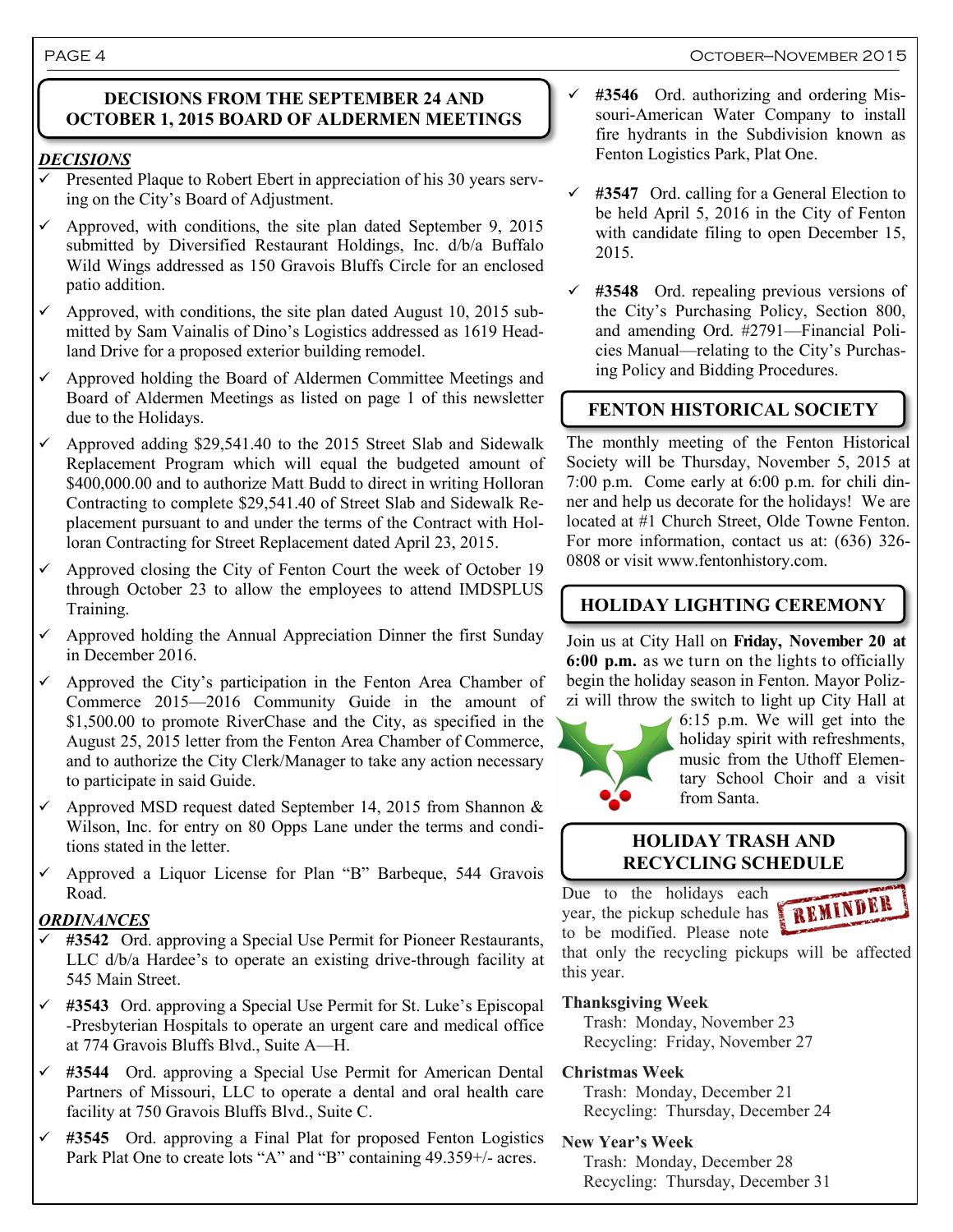

**Charles H. "Chuck" Billings** has served the City of Fenton as Municipal Judge since 2007. He also serves as Municipal Judge in the Cities of Des Peres and Overland. In addition, Chuck serves on the Board of Directors of the Missouri Municipal and Associate Circuit Judges. Chuck is the editor of The Desk Book which serves as a training manual and reference guide for Municipal Judges statewide.

Chuck is managing partner of Bruntrager and Billings P.C., a general litigation firm located in St. Louis County. The firm represents 11 fire districts, the St. Louis Police officers and the Metropolitan Taxicab Commission among its clientele. In addition, the firm serves as general counsel for some 60 corporations and has an active civil and criminal litigation practice. The firm practices throughout the State of Missouri and in Federal Court.

Judge Billings has continued to encourage an open Municipal Courts system as he believes that the citizens of the community will derive their opinions of the entire Court system from their experience in the Municipal Court. The Municipal Court and its personnel strive to present a fair and impartial Court experience that enforces the ordinances of the City while protecting the rights of those that appear in the Court.

**Christopher Graville** was appointed to the position of Prosecuting Attorney for the City of Fenton in 2014. In the Fenton Municipal Court, he prosecutes traffic offenses, assaults, domestic violence offenses, misdemeanor thefts, property code violations and nuisance offenses. Since his appointment in 2014, Chris has worked closely with the St. Louis County Prosecutor's Office and the St. Louis County Police Department to aggressively prosecute misdemeanor crimes occurring within the City. Chris's top priority is the well-being of the citizens of Fenton; as prosecutor, he's committed to ensuring their safety and defending their rights.

Prior to being appointed as Prosecutor for the City of Fenton, Chris served as the chief trial prosecutor in Warren County, Missouri, where his primary focus was prosecuting crimes committed against children. He has also served in multiple municipalities in the St. Louis region as prosecutor, judge, alderman and, most importantly, as an active citizen.

Chris received his Bachelors and Juris Doctorate Degree from the University of Missouri-Columbia. As an active member in his profession and community, Chris currently serves in two important leadership positions: The St. Louis County Municipal Court Improvement Committee, and as the co-chairman of the Missouri Bar Local Government Committee. He and his wife Megan are avid Mizzou and St. Louis Cardinals fans, which means, most importantly, that they are raising their two year old daughter to be hostile towards both the Chicago Cubs and the Kansas Jayhawks.

**Jan Fischer**, Court Administrator, joined the City of Fenton in April, 2007. She is responsible for the general, "day to day" court proceedings. This includes docket preparation for pleas and trials, handling all funds through the court process, compiling court statistics on a monthly basis, and ensuring delivery of these reports to the proper entities in a timely manner. Jan also oversees all communication concerning the court, such as defendants' concerns, and she also assumes the role of liaison between judge, attorney and defendant. She is responsible for making sure that the Court is in constant compliance with the law. Prior to assuming her role as Fenton's Court Administrator, Jan was employed with the City of Crystal City for eleven years as Court Administrator. Jan holds the title Certified Court Administrator (CCA) through Missouri Association of Court Administrators (MACA) in conjunction with Missouri State University.

*"There is a harmony in autumn, and a luster in its sky, which through the summer is not heard or seen, as if it could not be, as if it had not been!"*

— Percy Bysshe Shelley

#### **FALL INTO AN OUTDOOR PROJECT**

Fall is a great time for outdoor fix-ups. This is a friendly reminder that projects such as fences, decks, sheds, in-ground and above-ground pools may require a permit. Call the Community Development Department at 636-349-8110 to inquire. Permit application forms can be found on the City's website or drop by our office where we're always glad to see you.